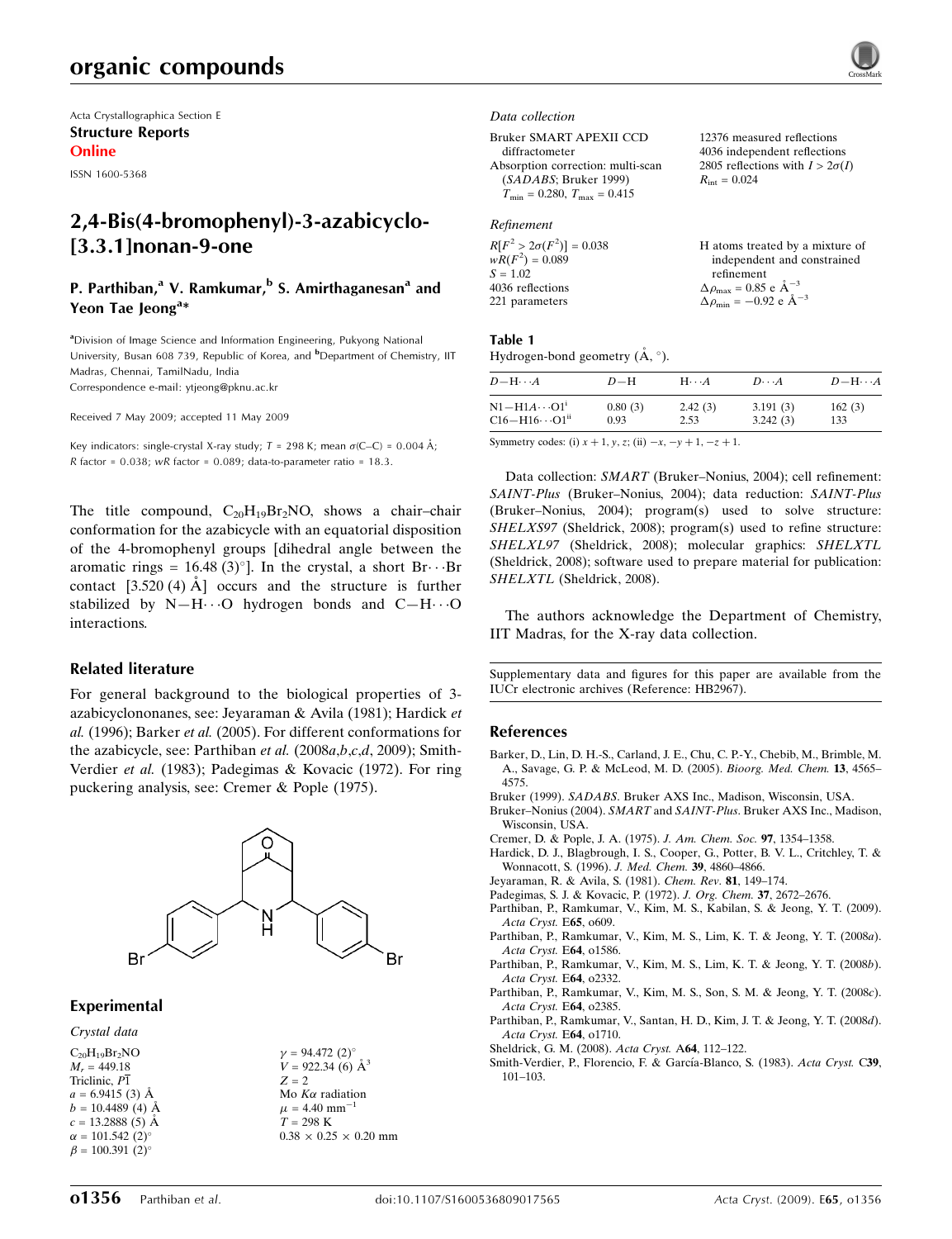# **supporting information**

*Acta Cryst.* (2009). E**65**, o1356 [doi:10.1107/S1600536809017565]

# **2,4-Bis(4-bromophenyl)-3-azabicyclo[3.3.1]nonan-9-one**

# **P. Parthiban, V. Ramkumar, S. Amirthaganesan and Yeon Tae Jeong**

# **S1. Comment**

3-Azabicyclononanes are important class of heterocycles due to their broad spectrum of biological activities (Jeyaraman & Avila, 1981; Hardick *et al.*, 1996; Barker *et al.*, 2005). Owing to the diverse possibilities in conformations, *viz*., chairchair (Parthiban *et al.*, 2008*a*,*b*,*c*,*d*, 2009), chair-boat (Smith-Verdier *et al.*, 1983) and boat-boat (Padegimas & Kovacic, 1972) for the azabicycle, the present crystal study was undertaken to explore the conformation, stereochemistry and bonding of the title compound, (I).

The analysis of torsion angles, asymmetry parameters and least-squares plane calculation of the title compound shows that the piperidine ring adopts near ideal chair conformation with the deviation of ring atoms N1 and C8 from the  $C1/C2/C6/C7$  plane by 0.636 (3) and -0.730 (3) Å. respectively; the q2 and q3 are 0.057 (3)Å and -0.610 (3) Å. The total puckering amplitude,  $Q_T = 0.613$  (3)Å and  $\theta = 174.5$  (3)°. (Cremer & Pople, 1975).

The cyclohexane ring deviates from the ideal chair conformation by the deviation of ring atoms C8 and C4 from the C2/C3/C5/C6 plane by -0.693 (4)Å and 0.547 (3) Å, respectively. Total puckering amplitude,  $Q_T = 0.546$  (3) Å, q2 = 0.109 (4) Å,  $q3 = -0.535$  (4)Å and  $\theta = 168.6$  (4)° (Cremer & Pople, 1975).

Hence, the title compound  $C_{20}$  H<sub>19</sub> Br<sub>2</sub> N O, exists in twin-chair conformation with equatorial orientation of 4-bromophenyl groups on the heterocycle and are orientated at an angle of 16.48 (3)° to each other. the torsion angle of C8—C2 —C1—C9 and C8—C6—C7—C15 are -177.26 (3) and -178.37 (4) °, respectively.

An interesting feature of the crystal structure is a weak intermolecular Br···Br [3.520 (4) Å; symmetry code:  $1 - x$ ,  $1 - y$ , - *z*] interaction which is shorter than the sum of the van der Waals radius of Br atoms. The crystal structure is further stabilized by N—H···O interaction and C—H···O interaction, where the oxygen atom bonds with both C18 and N1 forming a bifurcated bond (Table 1).

# **S2. Experimental**

To a warm solution of 0.075 mol ammonium acetate in 50 ml absolute ethanol, 0.1 mol of *para*-bromobenzaldehyde and 0.05 mol of cyclohexanone were added. The mixture was gently warmed on a hot plate with stirring till the yellow color formed during the mixing of the reactants and stirring is continued over night at room temparature. At the end, the white crude azabicyclic ketone was separated by filtration and washed with 1:5 ethanol-ether mixture. Colourless blocks of (I) were recrystallised from ethanol.

## **S3. Refinement**

The N-bound H atom was located in a difference map and refined isotropically. Other hydrogen atoms were geometrically placed (C—H =  $0.93-0.98\text{\AA}$ ) and refined as riding with  $U_{\text{iso}}(H) = 1.2U_{\text{eq}}(C)$ .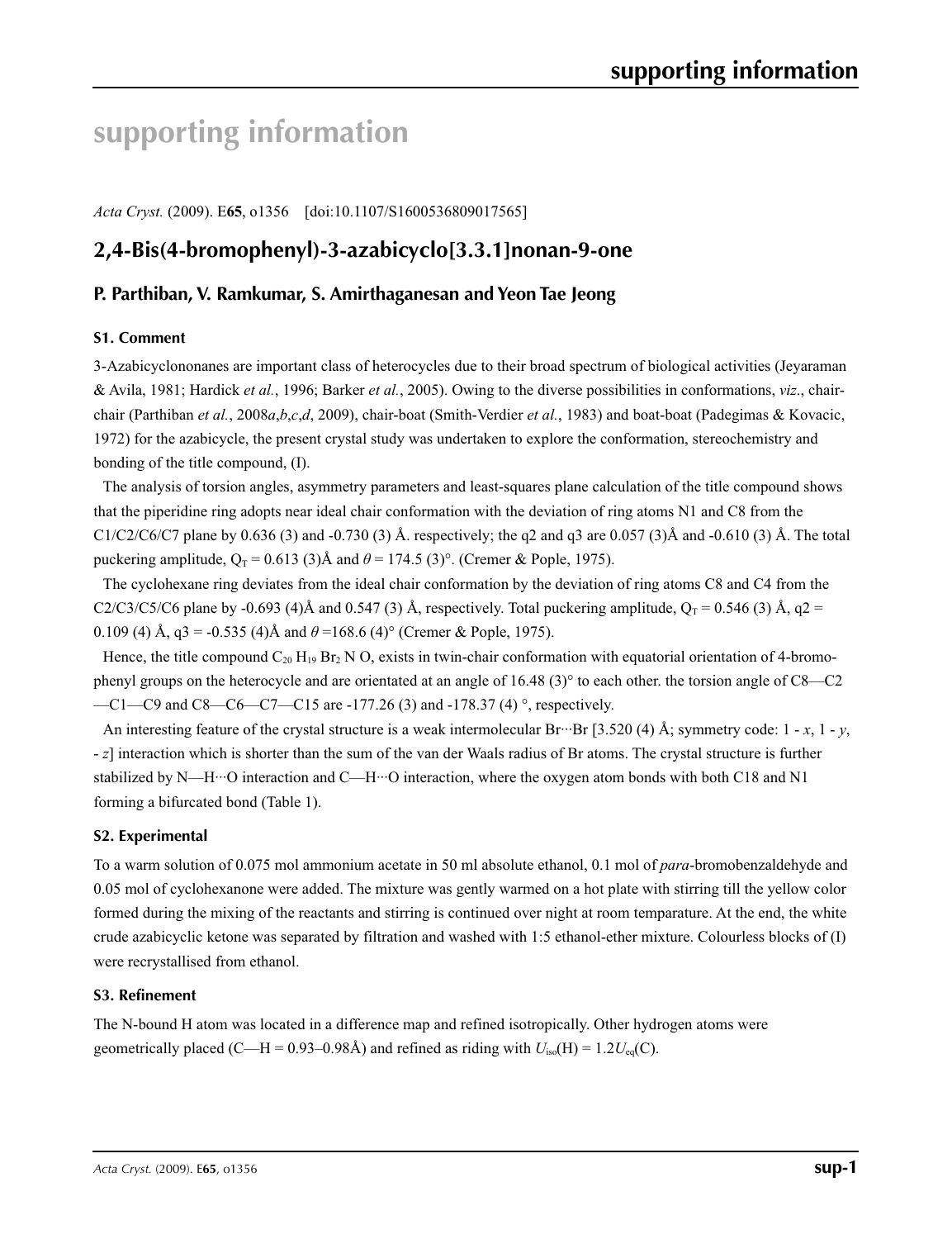

# **Figure 1**

The molecular sturcture of (I) with non-hydrogen atoms represented as 30% probability ellipsoids.



# **Figure 2**

N—H···O interaction and Br—Br interactions (dashed lines) in the crystal of (I).

# **2,4-Bis(4-bromophenyl)-3-azabicyclo[3.3.1]nonan-9-one**

| Crystal data         |                                     |
|----------------------|-------------------------------------|
| $C_{20}H_{19}Br_2NO$ | $\alpha$ = 101.542 (2) <sup>o</sup> |
| $M_r = 449.18$       | $\beta$ = 100.391 (2) <sup>o</sup>  |
| Triclinic, P1        | $\gamma = 94.472(2)^{\circ}$        |
| Hall symbol: -P 1    | $V = 922.34(6)$ Å <sup>3</sup>      |
| $a = 6.9415(3)$ Å    | $Z = 2$                             |
| $b = 10.4489(4)$ Å   | $F(000) = 448$                      |
| $c = 13.2888(5)$ Å   | $D_x = 1.617$ Mg m <sup>-3</sup>    |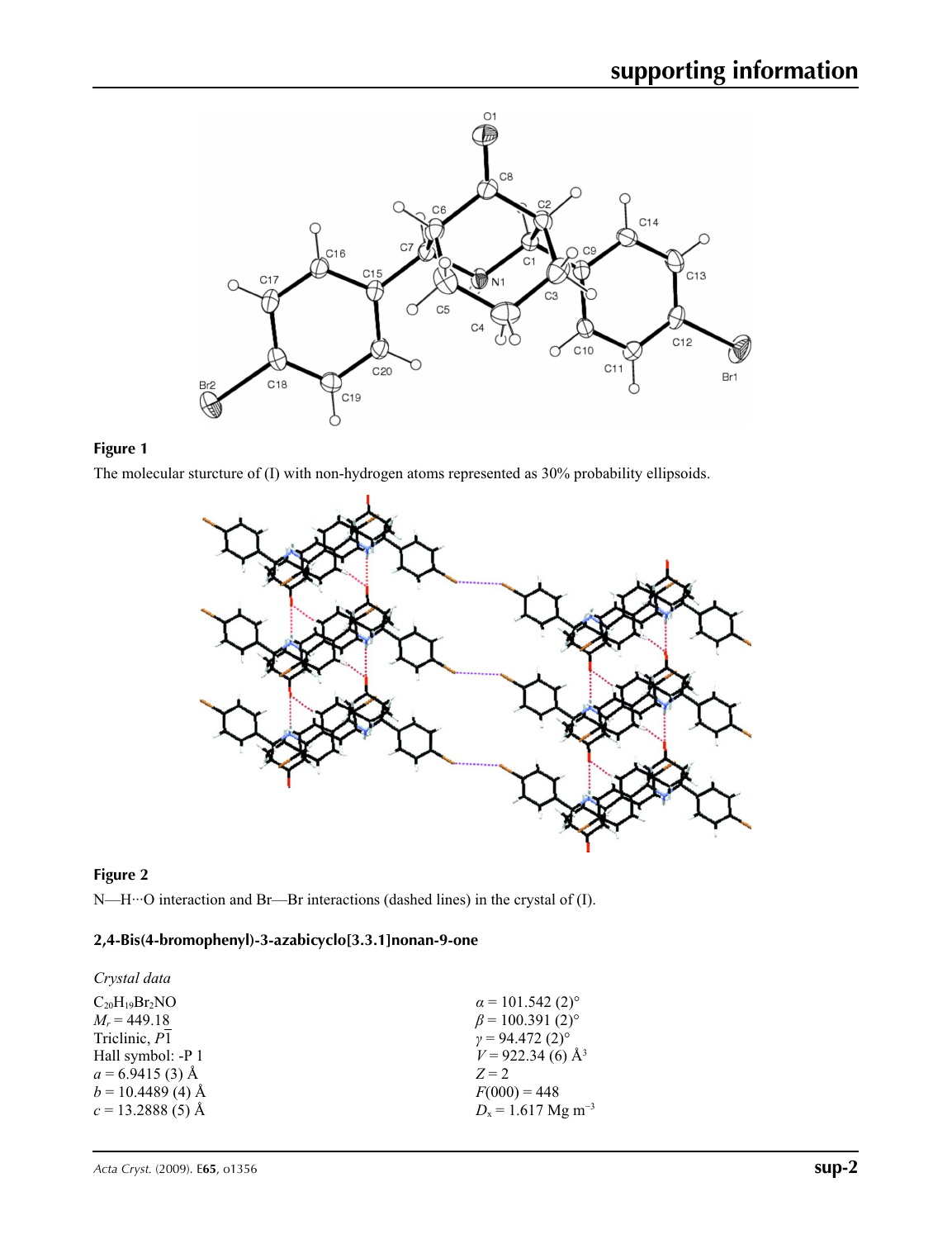Mo *Kα* radiation,  $\lambda = 0.71073$  Å Cell parameters from 4458 reflections  $\theta = 2.3 - 23.7$ °  $\mu$  = 4.40 mm<sup>-1</sup>

*Data collection*

Bruker SMART CCD diffractometer Radiation source: fine-focus sealed tube Graphite monochromator *φ* and *ω* scans Absorption correction: multi-scan (*SADABS*; Bruker 1999)  $T_{\text{min}} = 0.280, T_{\text{max}} = 0.415$ 

*Refinement*

Refinement on *F*<sup>2</sup> Least-squares matrix: full  $R[F^2 > 2\sigma(F^2)] = 0.038$  $wR(F^2) = 0.089$  $S = 1.02$ 4036 reflections 221 parameters 0 restraints Primary atom site location: structure-invariant direct methods Secondary atom site location: difference Fourier map Hydrogen site location: inferred from neighbouring sites H atoms treated by a mixture of independent and constrained refinement  $w = 1/[\sigma^2 (F_o^2) + (0.0266P)^2 + 1.1237P]$ where  $P = (F_o^2 + 2F_c^2)/3$  $(\Delta/\sigma)_{\text{max}} = 0.001$  $\Delta\rho_{\rm max}$  = 0.85 e Å<sup>-3</sup> Δ*ρ*min = −0.92 e Å−3

 $T = 298 \text{ K}$ Block, colourless  $0.38 \times 0.25 \times 0.20$  mm

 $R_{\text{int}} = 0.024$ 

 $h = -9 \rightarrow 9$  $k = -13 \rightarrow 10$  $l = -16 \rightarrow 17$ 

12376 measured reflections 4036 independent reflections 2805 reflections with  $I > 2\sigma(I)$ 

 $\theta_{\text{max}} = 28.3^{\circ}, \theta_{\text{min}} = 1.6^{\circ}$ 

# *Special details*

**Geometry**. All e.s.d.'s (except the e.s.d. in the dihedral angle between two l.s. planes) are estimated using the full covariance matrix. The cell e.s.d.'s are taken into account individually in the estimation of e.s.d.'s in distances, angles and torsion angles; correlations between e.s.d.'s in cell parameters are only used when they are defined by crystal symmetry. An approximate (isotropic) treatment of cell e.s.d.'s is used for estimating e.s.d.'s involving l.s. planes.

**Refinement**. Refinement of  $F^2$  against ALL reflections. The weighted *R*-factor  $wR$  and goodness of fit *S* are based on  $F^2$ , conventional *R*-factors *R* are based on *F*, with *F* set to zero for negative  $F^2$ . The threshold expression of  $F^2 > \sigma(F^2)$  is used only for calculating *R*-factors(gt) *etc*. and is not relevant to the choice of reflections for refinement. *R*-factors based on *F*<sup>2</sup> are statistically about twice as large as those based on *F*, and *R*- factors based on ALL data will be even larger.

*Fractional atomic coordinates and isotropic or equivalent isotropic displacement parameters (Å<sup>2</sup>)* 

| $\boldsymbol{x}$ | v             | z          | $U_{\rm iso}$ */ $U_{\rm eq}$ |  |
|------------------|---------------|------------|-------------------------------|--|
| 0.51212(7)       | $-0.32865(4)$ | 0.04459(3) | 0.07124(16)                   |  |
| 0.76344(6)       | 0.92093(4)    | 0.40986(3) | 0.06669(15)                   |  |
| 0.2024(4)        | 0.1542(3)     | 0.2864(2)  | 0.0314(6)                     |  |
| 0.1988           | 0.1411        | 0.3571     | $0.038*$                      |  |
| $-0.0130(4)$     | 0.1605(3)     | 0.2300(2)  | 0.0354(7)                     |  |
| $-0.0943$        | 0.0792        | 0.2291     | $0.043*$                      |  |
| $-0.0360(5)$     | 0.1813(3)     | 0.1177(2)  | 0.0469(8)                     |  |
| 0.0242           | 0.1136        | 0.0771     | $0.056*$                      |  |
| $-0.1754$        | 0.1706        | 0.0864     | $0.056*$                      |  |
| 0.0554(5)        | 0.3150(4)     | 0.1097(3)  | 0.0539(9)                     |  |
|                  |               |            |                               |  |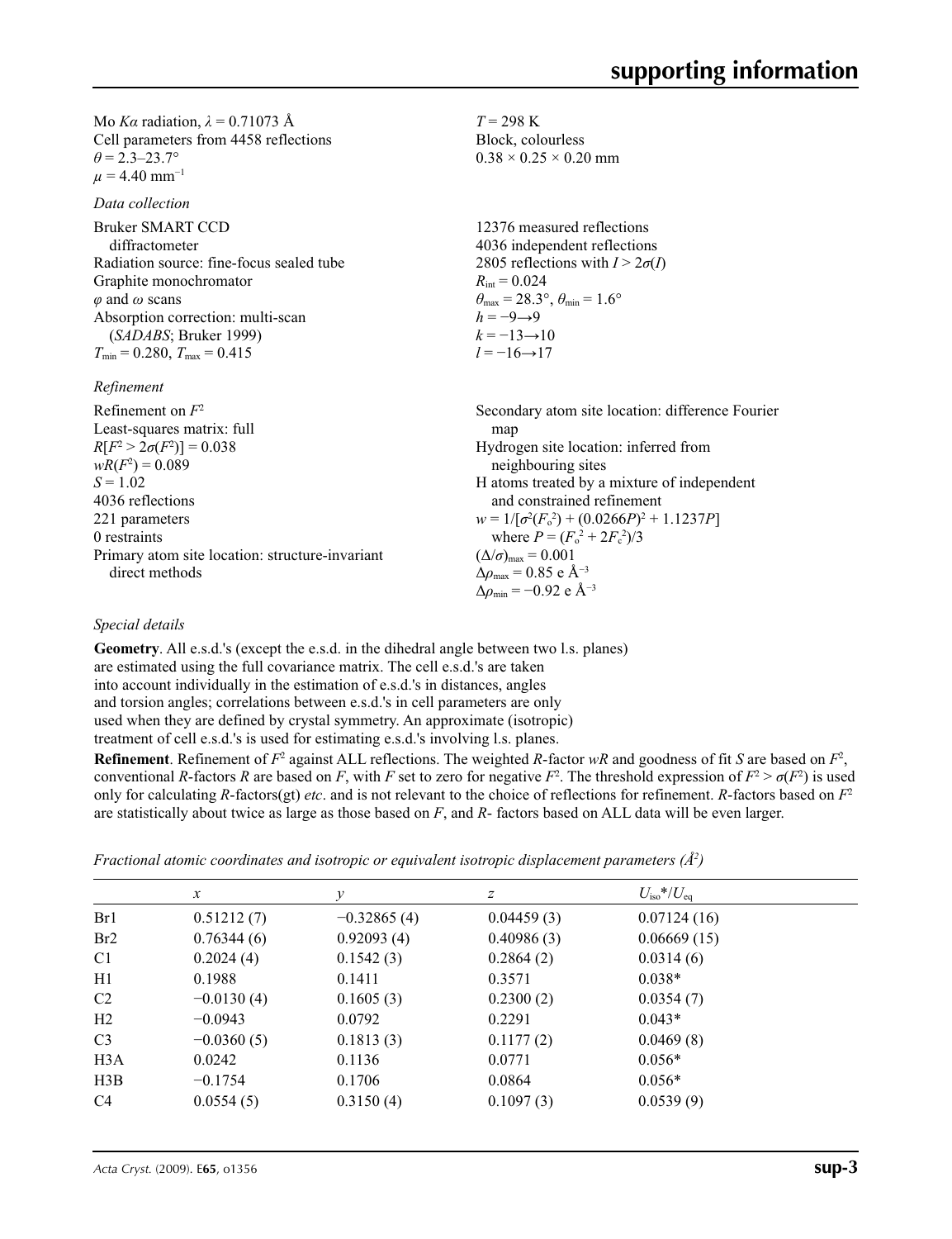| H <sub>4</sub> A | 0.1974       | 0.3158       | 0.1199      | $0.065*$    |
|------------------|--------------|--------------|-------------|-------------|
| H <sub>4</sub> B | 0.0080       | 0.3287       | 0.0399      | $0.065*$    |
| C <sub>5</sub>   | 0.0073(5)    | 0.4269(3)    | 0.1896(3)   | 0.0492(8)   |
| H <sub>5</sub> A | $-0.1279$    | 0.4427       | 0.1669      | $0.059*$    |
| H5B              | 0.0921       | 0.5061       | 0.1915      | $0.059*$    |
| C6               | 0.0320(4)    | 0.4019(3)    | 0.3006(2)   | 0.0381(7)   |
| H <sub>6</sub>   | $-0.0204$    | 0.4722       | 0.3446      | $0.046*$    |
| C7               | 0.2472(4)    | 0.3925(3)    | 0.3542(2)   | 0.0328(6)   |
| H7               | 0.2449       | 0.3782       | 0.4247      | $0.039*$    |
| C8               | $-0.0841(4)$ | 0.2732(3)    | 0.2963(2)   | 0.0359(7)   |
| C9               | 0.2870(4)    | 0.0391(3)    | 0.2290(2)   | 0.0317(6)   |
| C10              | 0.4256(4)    | 0.0528(3)    | 0.1678(2)   | 0.0365(7)   |
| H10              | 0.4721       | 0.1363       | 0.1618      | $0.044*$    |
| C11              | 0.4958(4)    | $-0.0566(3)$ | 0.1153(2)   | 0.0405(7)   |
| H11              | 0.5920       | $-0.0464$    | 0.0761      | $0.049*$    |
| C12              | 0.4230(5)    | $-0.1791(3)$ | 0.1214(2)   | 0.0410(7)   |
| C13              | 0.2850(5)    | $-0.1960(3)$ | 0.1810(3)   | 0.0509(9)   |
| H13              | 0.2359       | $-0.2800$    | 0.1846      | $0.061*$    |
| C14              | 0.2202(5)    | $-0.0867(3)$ | 0.2355(3)   | 0.0458(8)   |
| H14              | 0.1295       | $-0.0978$    | 0.2776      | $0.055*$    |
| C15              | 0.3781(4)    | 0.5192(3)    | 0.3658(2)   | 0.0324(6)   |
| C16              | 0.3485(4)    | 0.6307(3)    | 0.4353(2)   | 0.0385(7)   |
| H16              | 0.2501       | 0.6248       | 0.4739      | $0.046*$    |
| C17              | 0.4611(4)    | 0.7499(3)    | 0.4489(2)   | 0.0427(7)   |
| H17              | 0.4379       | 0.8238       | 0.4951      | $0.051*$    |
| C18              | 0.6087(4)    | 0.7574(3)    | 0.3925(2)   | 0.0402(7)   |
| C19              | 0.6428(4)    | 0.6494(3)    | 0.3236(3)   | 0.0438(8)   |
| H19              | 0.7429       | 0.6555       | 0.2862      | $0.053*$    |
| C20              | 0.5260(4)    | 0.5304(3)    | 0.3101(2)   | 0.0395(7)   |
| H20              | 0.5480       | 0.4572       | 0.2628      | $0.047*$    |
| N1               | 0.3217(3)    | 0.2793(2)    | 0.2964(2)   | 0.0328(5)   |
| O <sub>1</sub>   | $-0.2151(3)$ | 0.2611(2)    | 0.34451(19) | 0.0541(6)   |
| H1A              | 0.434(5)     | 0.275(3)     | 0.322(2)    | $0.039(9)*$ |
|                  |              |              |             |             |

*Atomic displacement parameters (Å2 )*

|                 | $U^{11}$   | $L^{22}$   | $\mathcal{L}^{\beta 3}$ | $U^{12}$       | $U^{13}$      | $L^{23}$      |
|-----------------|------------|------------|-------------------------|----------------|---------------|---------------|
| Br1             | 0.1029(3)  | 0.0451(3)  | 0.0682(3)               | 0.0312(2)      | 0.0296(2)     | $-0.0015(2)$  |
| Br <sub>2</sub> | 0.0736(3)  | 0.0415(2)  | 0.0772(3)               | $-0.01884(18)$ | 0.0181(2)     | 0.0021(2)     |
| C <sub>1</sub>  | 0.0309(13) | 0.0280(16) | 0.0342(15)              | 0.0023(11)     | 0.0088(11)    | 0.0031(13)    |
| C <sub>2</sub>  | 0.0268(13) | 0.0318(17) | 0.0449(17)              | $-0.0002(11)$  | 0.0073(12)    | 0.0034(14)    |
| C <sub>3</sub>  | 0.0399(17) | 0.053(2)   | 0.0409(17)              | 0.0099(15)     | 0.0012(14)    | $-0.0005(16)$ |
| C <sub>4</sub>  | 0.0465(18) | 0.075(3)   | 0.0428(18)              | 0.0069(17)     | 0.0072(15)    | 0.0215(19)    |
| C <sub>5</sub>  | 0.0419(17) | 0.042(2)   | 0.061(2)                | 0.0033(14)     | $-0.0021(15)$ | 0.0169(18)    |
| C <sub>6</sub>  | 0.0304(14) | 0.0334(18) | 0.0474(17)              | 0.0084(12)     | 0.0075(13)    | $-0.0002(14)$ |
| C <sub>7</sub>  | 0.0303(14) | 0.0303(17) | 0.0354(15)              | 0.0046(11)     | 0.0072(12)    | 0.0004(13)    |
| C8              | 0.0250(13) | 0.0402(19) | 0.0393(16)              | 0.0052(12)     | 0.0051(12)    | 0.0018(14)    |
| C9              | 0.0292(13) | 0.0279(17) | 0.0355(15)              | 0.0033(11)     | 0.0039(11)    | 0.0035(13)    |
|                 |            |            |                         |                |               |               |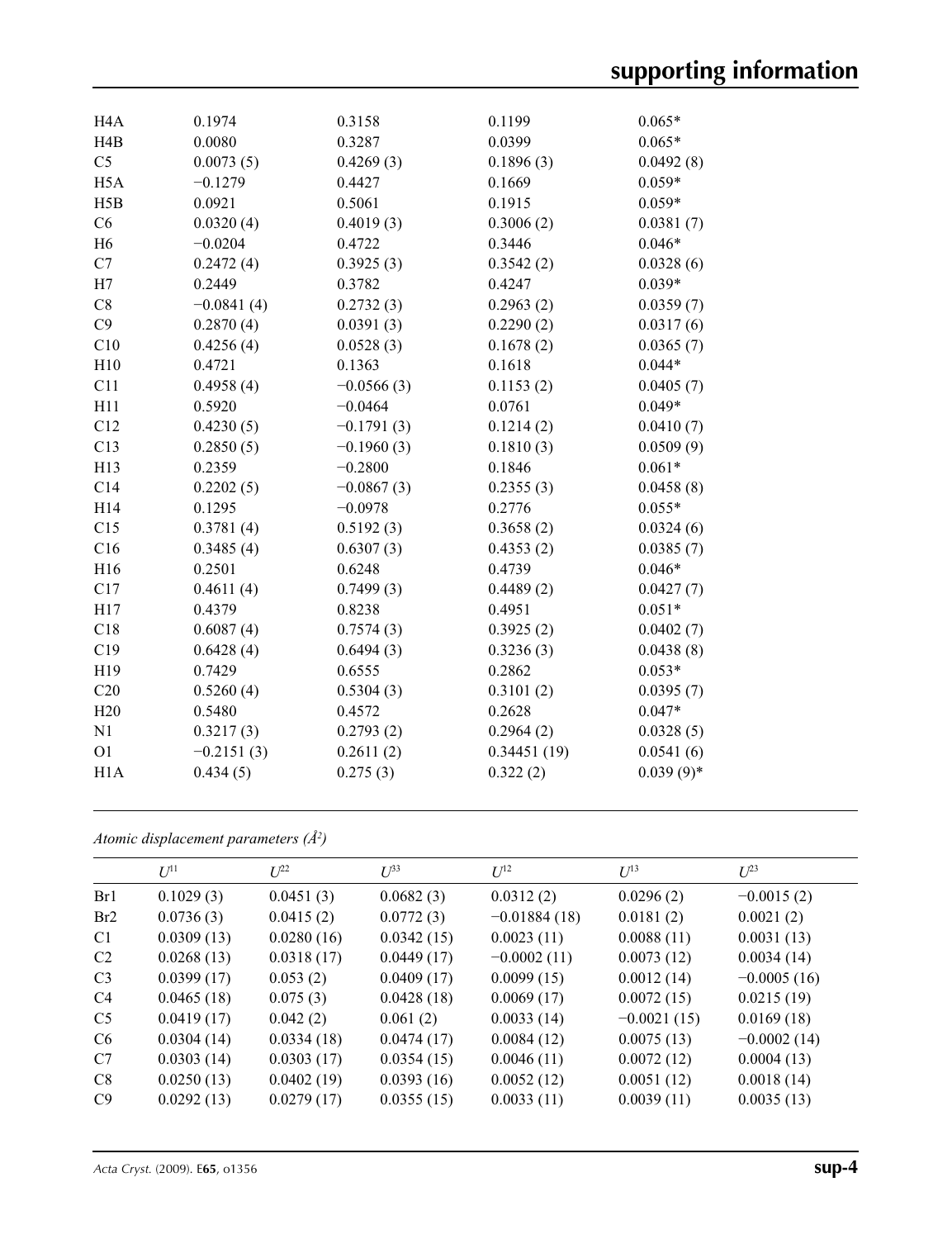| C10             | 0.0367(15) | 0.0267(17) | 0.0438(17) | $-0.0008(12)$ | 0.0095(13)    | 0.0032(14)    |
|-----------------|------------|------------|------------|---------------|---------------|---------------|
| C <sub>11</sub> | 0.0420(16) | 0.039(2)   | 0.0412(17) | 0.0065(14)    | 0.0151(13)    | 0.0026(15)    |
| C12             | 0.0487(17) | 0.0314(19) | 0.0393(16) | 0.0148(14)    | 0.0050(14)    | $-0.0009(14)$ |
| C13             | 0.061(2)   | 0.0243(19) | 0.069(2)   | 0.0026(15)    | 0.0199(18)    | 0.0094(17)    |
| C14             | 0.0490(18) | 0.035(2)   | 0.060(2)   | 0.0049(14)    | 0.0265(16)    | 0.0117(16)    |
| C15             | 0.0301(14) | 0.0289(17) | 0.0346(15) | 0.0053(11)    | 0.0031(12)    | 0.0013(13)    |
| C16             | 0.0368(15) | 0.0357(19) | 0.0388(16) | 0.0010(13)    | 0.0090(13)    | $-0.0019(14)$ |
| C17             | 0.0474(17) | 0.0328(19) | 0.0413(17) | 0.0047(14)    | 0.0062(14)    | $-0.0048(14)$ |
| C18             | 0.0405(16) | 0.0307(18) | 0.0441(17) | $-0.0013(13)$ | $-0.0001(13)$ | 0.0062(15)    |
| C19             | 0.0384(16) | 0.041(2)   | 0.0535(19) | 0.0016(14)    | 0.0173(14)    | 0.0080(16)    |
| C <sub>20</sub> | 0.0381(15) | 0.0325(18) | 0.0466(17) | 0.0059(13)    | 0.0133(13)    | 0.0005(14)    |
| N <sub>1</sub>  | 0.0245(12) | 0.0277(15) | 0.0420(14) | 0.0035(10)    | 0.0055(10)    | $-0.0013(11)$ |
| O <sub>1</sub>  | 0.0373(12) | 0.0599(16) | 0.0651(15) | 0.0028(10)    | 0.0245(11)    | 0.0019(13)    |
|                 |            |            |            |               |               |               |

*Geometric parameters (Å, º)*

| $Br1-C12$      | 1.899(3) | $C7 - H7$        | 0.9800   |
|----------------|----------|------------------|----------|
| $Br2-C18$      | 1.896(3) | $C8 - O1$        | 1.216(3) |
| $Cl - N1$      | 1.461(4) | $C9 - C10$       | 1.384(4) |
| $C1 - C9$      | 1.510(4) | $C9 - C14$       | 1.384(4) |
| $C1-C2$        | 1.560(4) | $C10 - C11$      | 1.386(4) |
| $Cl-H1$        | 0.9800   | $C10 - H10$      | 0.9300   |
| $C2-C8$        | 1.497(4) | $C11 - C12$      | 1.362(4) |
| $C2-C3$        | 1.532(4) | $C11 - H11$      | 0.9300   |
| $C2 - H2$      | 0.9800   | $C12 - C13$      | 1.372(5) |
| $C3-C4$        | 1.519(5) | $C13-C14$        | 1.377(5) |
| $C3 - H3A$     | 0.9700   | $C13 - H13$      | 0.9300   |
| $C3 - H3B$     | 0.9700   | $C14 - H14$      | 0.9300   |
| $C4 - C5$      | 1.516(5) | $C15 - C20$      | 1.381(4) |
| $C4 - H4A$     | 0.9700   | $C15 - C16$      | 1.388(4) |
| $C4 - H4B$     | 0.9700   | $C16 - C17$      | 1.379(4) |
| $C5-C6$        | 1.531(5) | $C16 - H16$      | 0.9300   |
| $C5 - H5A$     | 0.9700   | $C17 - C18$      | 1.380(4) |
| $C5 - H5B$     | 0.9700   | $C17 - H17$      | 0.9300   |
| $C6 - C8$      | 1.498(4) | $C18 - C19$      | 1.369(4) |
| $C6 - C7$      | 1.554(4) | $C19 - C20$      | 1.392(4) |
| $C6 - H6$      | 0.9800   | $C19 - H19$      | 0.9300   |
| $C7 - N1$      | 1.461(4) | $C20 - H20$      | 0.9300   |
| $C7 - C15$     | 1.511(4) | $N1 - H1A$       | 0.80(3)  |
| $N1-C1-C9$     | 112.3(2) | $O1 - C8 - C2$   | 123.9(3) |
| $N1-C1-C2$     | 109.5(2) | $O1 - C8 - C6$   | 124.0(3) |
| $C9 - C1 - C2$ | 110.5(2) | $C2-C8-C6$       | 112.0(2) |
| $N1-C1-H1$     | 108.1    | $C10-C9-C14$     | 118.0(3) |
| $C9 - C1 - H1$ | 108.1    | $C10-C9-C1$      | 123.1(3) |
| $C2-C1-H1$     | 108.1    | $C14-C9-C1$      | 118.8(3) |
| $C8-C2-C3$     | 109.2(3) | $C9 - C10 - C11$ | 120.7(3) |
| $C8-C2-C1$     | 105.7(2) | $C9 - C10 - H10$ | 119.7    |
|                |          |                  |          |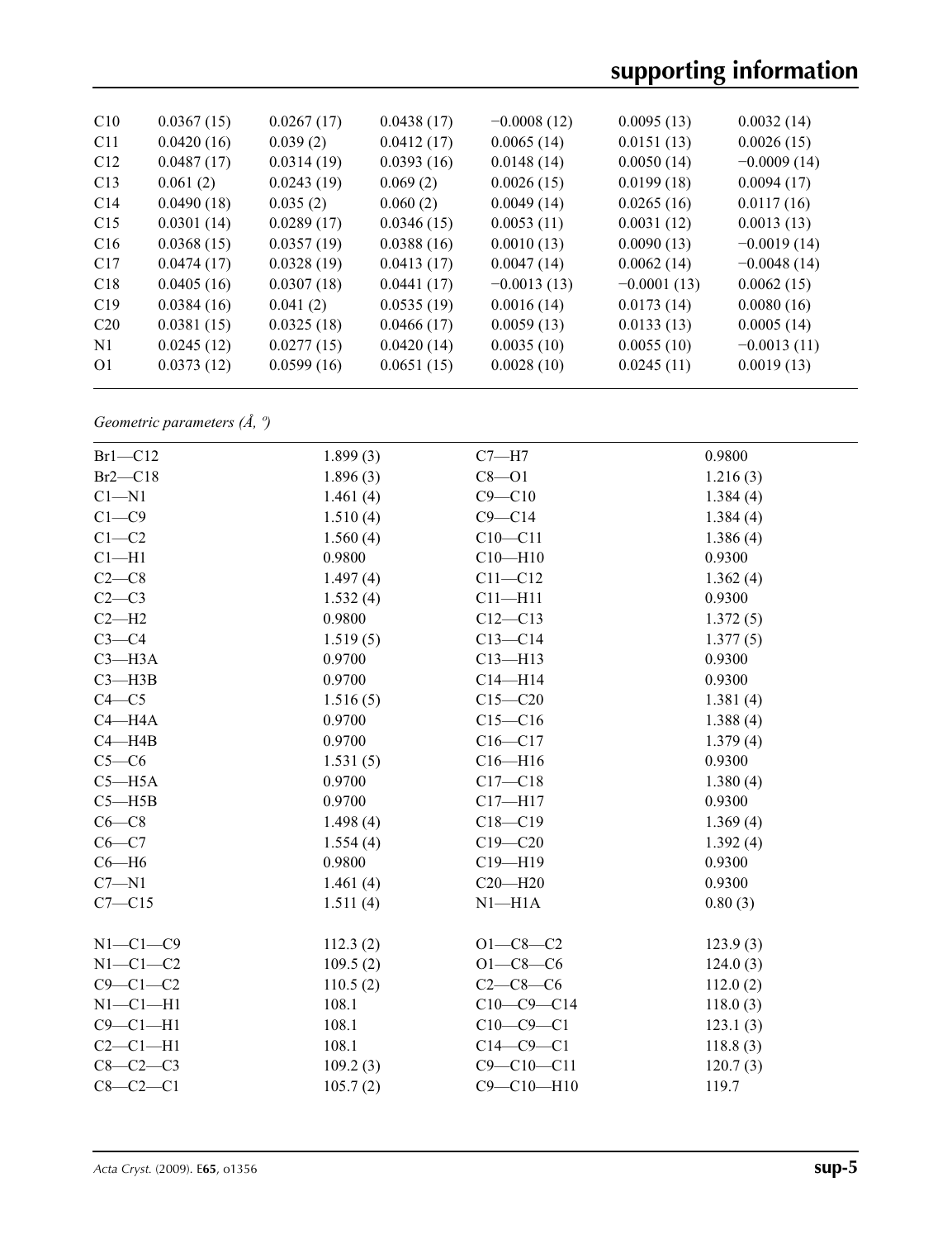| $C3-C2-C1$          | 115.4(2)    | $C11 - C10 - H10$      | 119.7       |
|---------------------|-------------|------------------------|-------------|
| $C8-C2-H2$          | 108.8       | $C12 - C11 - C10$      | 119.6(3)    |
| $C3-C2-H2$          | 108.8       | $C12 - C11 - H11$      | 120.2       |
| $C1-C2-H2$          | 108.8       | $C10-C11-H11$          | 120.2       |
| $C4-C3-C2$          | 114.2(3)    | $C11 - C12 - C13$      | 121.0(3)    |
| $C4-C3-H3A$         | 108.7       | $C11 - C12 - Br1$      | 119.4(2)    |
| $C2-C3-H3A$         | 108.7       | $C13 - C12 - Br1$      | 119.6(2)    |
| $C4-C3-H3B$         | 108.7       | $C12-C13-C14$          | 119.0(3)    |
| $C2-C3-H3B$         | 108.7       | $C12-C13-H13$          | 120.5       |
| $H3A - C3 - H3B$    | 107.6       | $C14 - C13 - H13$      | 120.5       |
| $C5-C4-C3$          | 112.7(3)    | $C13 - C14 - C9$       | 121.5(3)    |
| $C5-C4-H4A$         | 109.1       | $C13 - C14 - H14$      | 119.2       |
| $C3-C4-H4A$         | 109.1       | $C9 - C14 - H14$       | 119.2       |
| $C5-C4-H4B$         | 109.1       | $C20-C15-C16$          | 117.9(3)    |
| $C3-C4-H4B$         | 109.1       | $C20-C15-C7$           |             |
|                     |             | $C16 - C15 - C7$       | 123.3(3)    |
| HA—C4—H4B           | 107.8       |                        | 118.8(2)    |
| $C4-C5-C6$          | 114.0(3)    | $C17-C16-C15$          | 121.8(3)    |
| $C4-C5-H5A$         | 108.7       | $C17 - C16 - H16$      | 119.1       |
| $C6-C5-H5A$         | 108.7       | $C15-C16-H16$          | 119.1       |
| $C4-C5-H5B$         | 108.7       | $C16 - C17 - C18$      | 118.8(3)    |
| $C6-C5-H5B$         | 108.7       | $C16-C17-H17$          | 120.6       |
| $H5A - C5 - H5B$    | 107.6       | $C18 - C17 - H17$      | 120.6       |
| $C8-C6-C5$          | 108.9(3)    | $C19 - C18 - C17$      | 121.1(3)    |
| $C8-C6-C7$          | 106.3(2)    | $C19 - C18 - Br2$      | 119.8(2)    |
| $C5 - C6 - C7$      | 115.2(2)    | $C17 - C18 - Br2$      | 119.1(2)    |
| $C8-C6-H6$          | 108.8       | $C18 - C19 - C20$      | 119.3(3)    |
| $C5-C6-H6$          | 108.8       | $C18 - C19 - H19$      | 120.4       |
| $C7-C6-H6$          | 108.8       | $C20-C19-H19$          | 120.4       |
| $N1-C7-C15$         | 112.1(2)    | $C15-C20-C19$          | 121.1(3)    |
| $N1-C7-C6$          | 110.0(2)    | $C15 - C20 - H20$      | 119.4       |
| $C15-C7-C6$         | 111.1(2)    | $C19 - C20 - H20$      | 119.4       |
| N1--C7---H7         | 107.8       | $C1 - N1 - C7$         | 113.8(2)    |
| $C15-C7-H7$         | 107.8       | $Cl-M1-H1A$            | 110(2)      |
| $C6-C7-H7$          | 107.8       | $C7 - N1 - H1A$        | 111(2)      |
|                     |             |                        |             |
| $N1-C1-C2-C8$       | $-58.5(3)$  | $C1 - C9 - C10 - C11$  | $-178.8(3)$ |
| $C9 - C1 - C2 - C8$ | 177.2(2)    | $C9 - C10 - C11 - C12$ | 2.1(5)      |
| $N1 - C1 - C2 - C3$ | 62.2(3)     | $C10-C11-C12-C13$      | $-1.8(5)$   |
| $C9 - C1 - C2 - C3$ | $-62.1(3)$  | $C10-C11-C12-Br1$      | 177.4(2)    |
| $C8 - C2 - C3 - C4$ | 51.9(3)     | $C11-C12-C13-C14$      | $-0.1(5)$   |
| $C1 - C2 - C3 - C4$ | $-66.9(4)$  | $Br1-C12-C13-C14$      | $-179.4(3)$ |
| $C2 - C3 - C4 - C5$ | $-45.1(4)$  | $C12-C13-C14-C9$       | 1.8(5)      |
| $C3 - C4 - C5 - C6$ | 45.8(4)     | $C10-C9-C14-C13$       | $-1.5(5)$   |
| $C4 - C5 - C6 - C8$ | $-53.2(3)$  | $C1 - C9 - C14 - C13$  | 176.9(3)    |
| $C4 - C5 - C6 - C7$ | 66.0(4)     | $N1-C7-C15-C20$        | 12.5(4)     |
| $C8-C6-C7-N1$       | 56.8 $(3)$  | $C6-C7-C15-C20$        | $-111.0(3)$ |
| $C5-C6-C7-N1$       | $-63.8(3)$  | $N1-C7-C15-C16$        | $-167.8(3)$ |
| $C8-C6-C7-C15$      | $-178.4(2)$ | $C6-C7-C15-C16$        | 68.6(3)     |
|                     |             |                        |             |